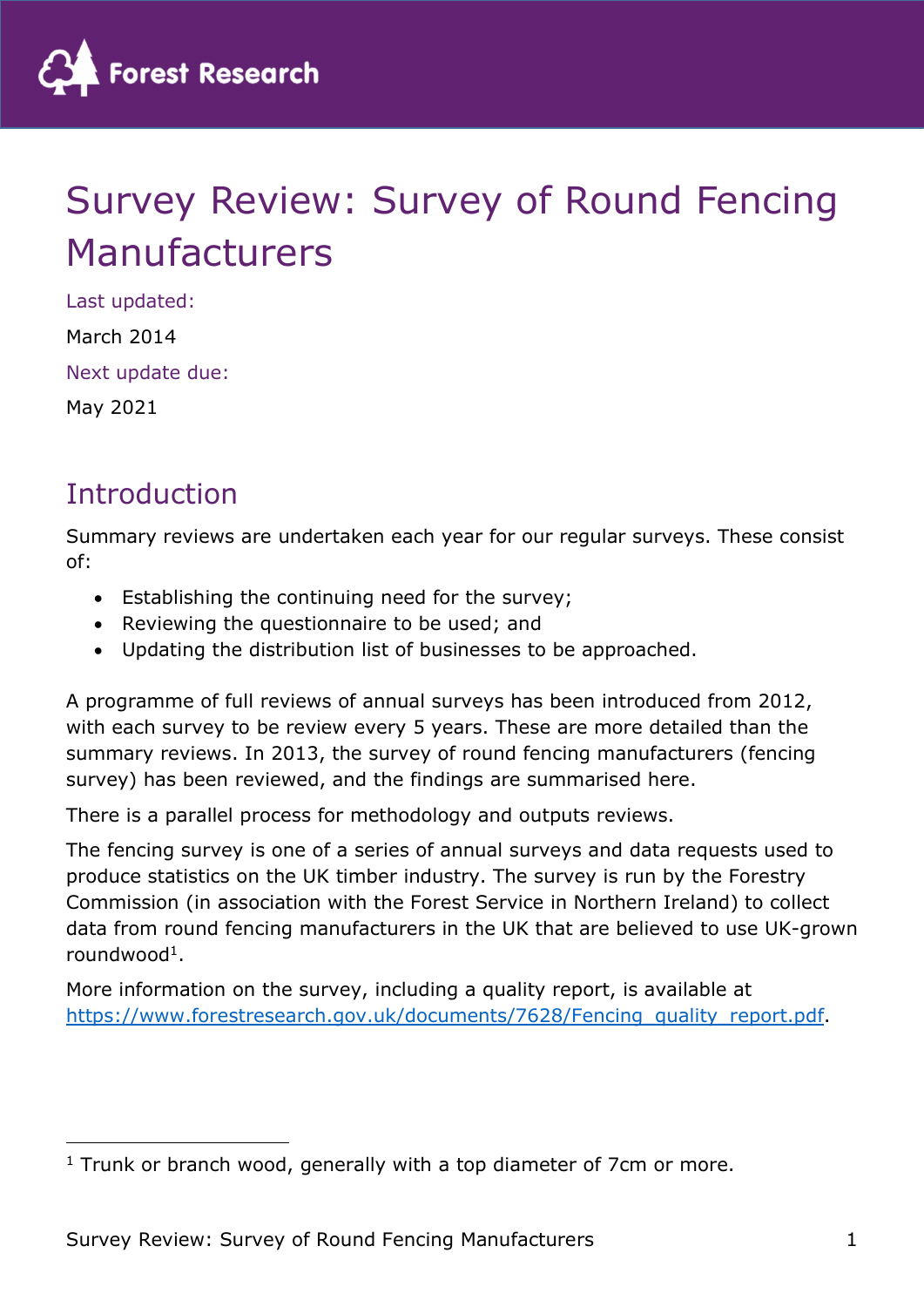

## Methodology

The review was conducted using the Quality, Methods and Harmonisation Tool (QMHT), a self-assessment questionnaire developed by the Office for National Statistics and the Government Statistical Service:

https://webarchive.nationalarchives.gov.uk/20160128151720/http://www.ons.gov. uk/ons/guide-method/method-quality/quality/harmonisation/index.html

The questionnaire covers the entire surveying process and helps identify potential issues and suggest improvements. The following areas were examined in this review:

- Establishing user requirements (QMHT Section 3)
- Design of survey data collection (QMHT Section 6)
- Editing and imputation (QMHT Section 8)
- Confidentiality (QMHT Section 14)
- Triennial and quinquennial reviews (QMHT Section 19)

Other areas (that are also relevant to this review) are covered in the 2012 methodology review for UK wood production, available at https://www.forestresearch.gov.uk/tools-and-resources/statistics/about-ourstatistics/methodology-and-outputs/:

- Regular analysis in the production of statistical outputs (QMHT Section 10)
- Regular or repeated statistics (time series) (QMHT Section 12)
- Confidentiality (QMHT Section 14)
- Dissemination (OMHT Section 15)

The Expert Group on Timber and Trade Statistics (EGTTS) was also consulted as part of the review process, at the December 2013 meeting and in follow-up correspondence. More information on the EGTTS can be found at: https://www.forestresearch.gov.uk/tools-and-resources/statistics/about-ourstatistics/expert-group-on-timber-and-trade-statistics/.

The review also considered feedback from the 2013 User Engagement Survey (https://www.forestresearch.gov.uk/tools-and-resources/statistics/about-ourstatistics/user-engagement/).